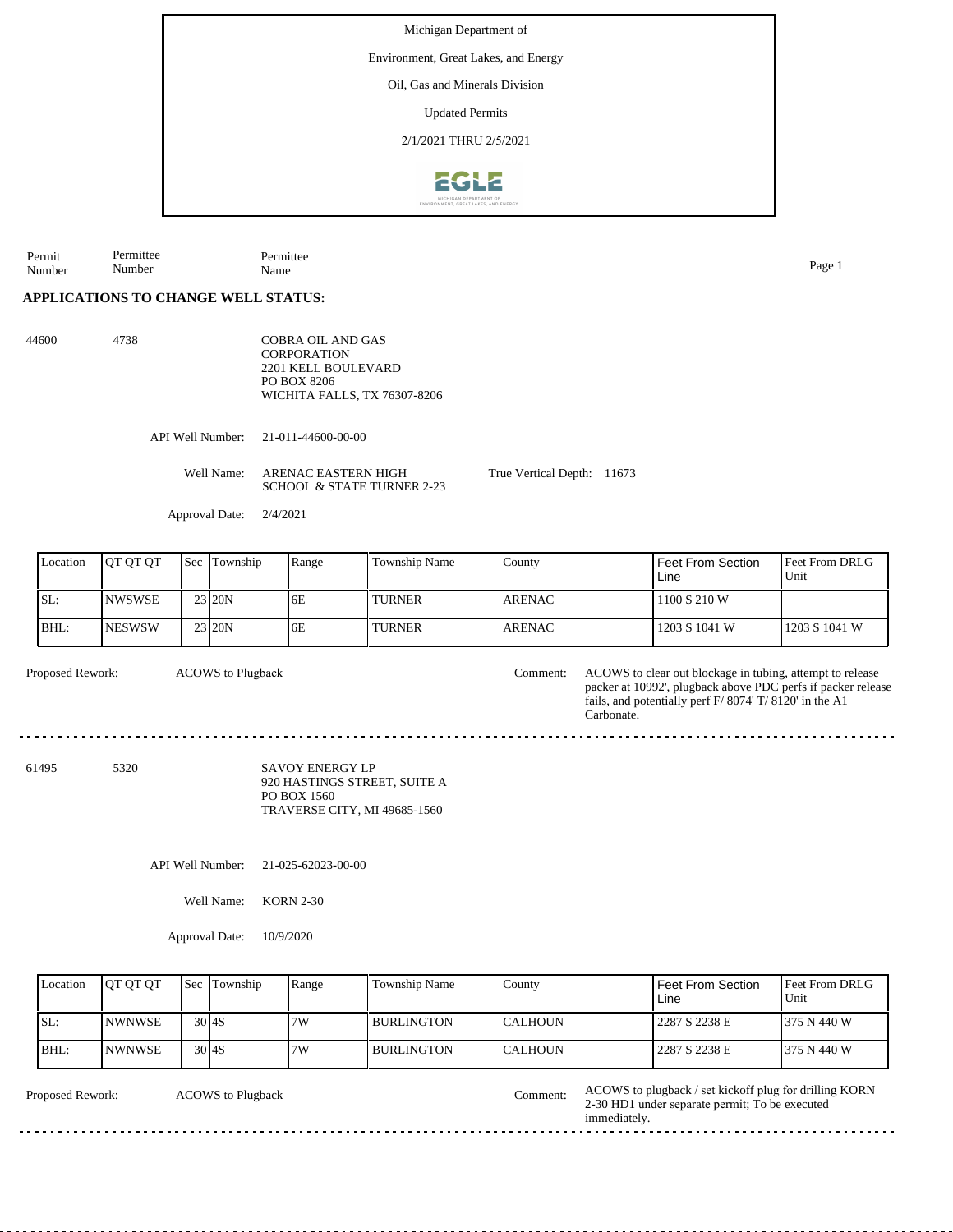Environment, Great Lakes, and Energy

Oil, Gas and Minerals Division

Updated Permits

2/1/2021 THRU 2/5/2021



| Permit<br>Number | Permittee<br>Number | Permittee<br>Name                                                                                     |                           | Page 2 |
|------------------|---------------------|-------------------------------------------------------------------------------------------------------|---------------------------|--------|
| 61507            | 5320                | <b>SAVOY ENERGY LP</b><br>920 HASTINGS STREET, SUITE A<br>PO BOX 1560<br>TRAVERSE CITY, MI 49685-1560 |                           |        |
|                  | API Well Number:    | 21-025-62023-01-00                                                                                    |                           |        |
|                  | Well Name:          | <b>KORN 2-30 HD1</b>                                                                                  | True Vertical Depth: 3472 |        |

Approval Date: 11/12/2020

| Location | <b>IOT OT OT</b> | Sec                | Township | Range | <b>Township Name</b> | County          | <b>Feet From Section</b><br>Line | <b>Feet From DRLG</b><br>Unit |
|----------|------------------|--------------------|----------|-------|----------------------|-----------------|----------------------------------|-------------------------------|
| ISL:     | <b>INWNWSE</b>   | $30$ <sub>4S</sub> |          | 7W    | I BURLINGTON         | <b>ICALHOUN</b> | 2287 S 2238 E                    |                               |
| BHL:     | <b>NESWNE</b>    | $30\,$ l $4S$      |          | 7W    | I BURLINGTON         | <b>CALHOUN</b>  | 1674 N 1995 E                    | 1335 N 657 E                  |

| <b>Proposed Rework:</b> | ACOWS to Continue Drilling - HDH | Comment: ACOWS to plugback with CIBP and kickoff KORN 2-30<br>$HD2$ in the Trenton expires $11/12/21$ . |
|-------------------------|----------------------------------|---------------------------------------------------------------------------------------------------------|
|                         |                                  |                                                                                                         |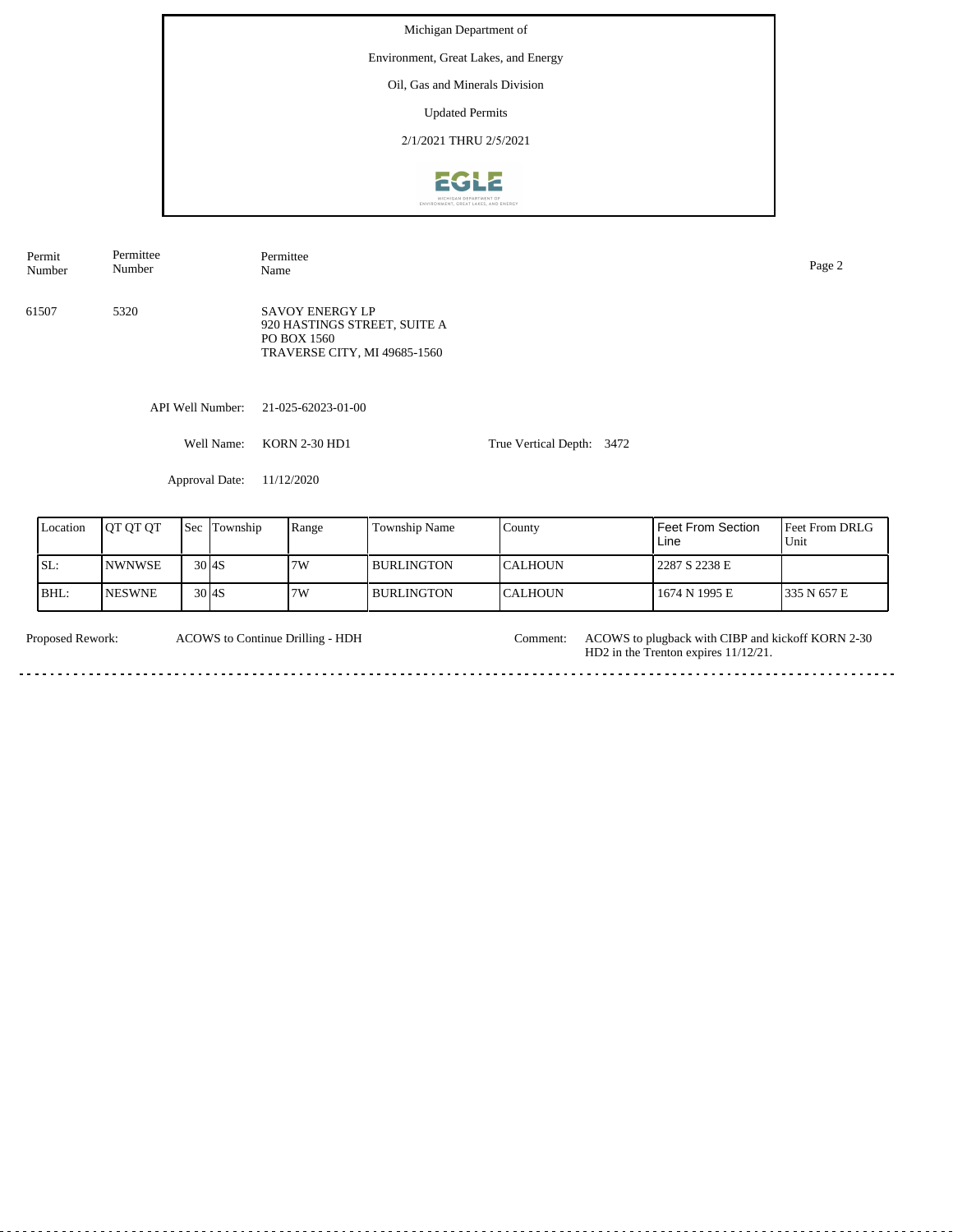Environment, Great Lakes, and Energy

Oil, Gas and Minerals Division

Updated Permits

2/1/2021 THRU 2/5/2021



Permit Number Permittee Permittee Name Page 3

Number

**RECORD OF CHANGE OF WELL STATUS:**

61507 5320 SAVOY ENERGY LP 920 HASTINGS STREET, SUITE A PO BOX 1560 TRAVERSE CITY, MI 49685-1560

API Well Number: 21-025-62023-02-00

Well Name: KORN 2-30 HD2

Change Date: 11/24/2020

| Location | <b>IOT OT OT</b> | <b>Sec</b>    | Township | Range | Township Name | County          | Feet From Section<br>Line | <b>Feet From DRLG</b><br>Unit |
|----------|------------------|---------------|----------|-------|---------------|-----------------|---------------------------|-------------------------------|
| SL:      | <b>NWNWSE</b>    | $30\,$ l $4S$ |          | 7W    | I BURLINGTON  | <b>ICALHOUN</b> | 2287 S 2238 E             |                               |
| BHL:     | <b>NESWNE</b>    | $30\,$ 4S     |          | 7W    | I BURLINGTON  | <b>ICALHOUN</b> | 1674 N 1995 E             | 335 N 657 E                   |

Reworked to Continue Drilling - HDH

Proposed Rework: Reworked to Continue Drilling - HDH Comment: Reworking to mill window and continue drilling failed. Drillers were unable to mill the window to drill HD2, so they pulled the whipstock and drilled out the CIBP to return Korn 2-30 HD1 to prior open hole status.

. . . . . . . . . . . . . . . .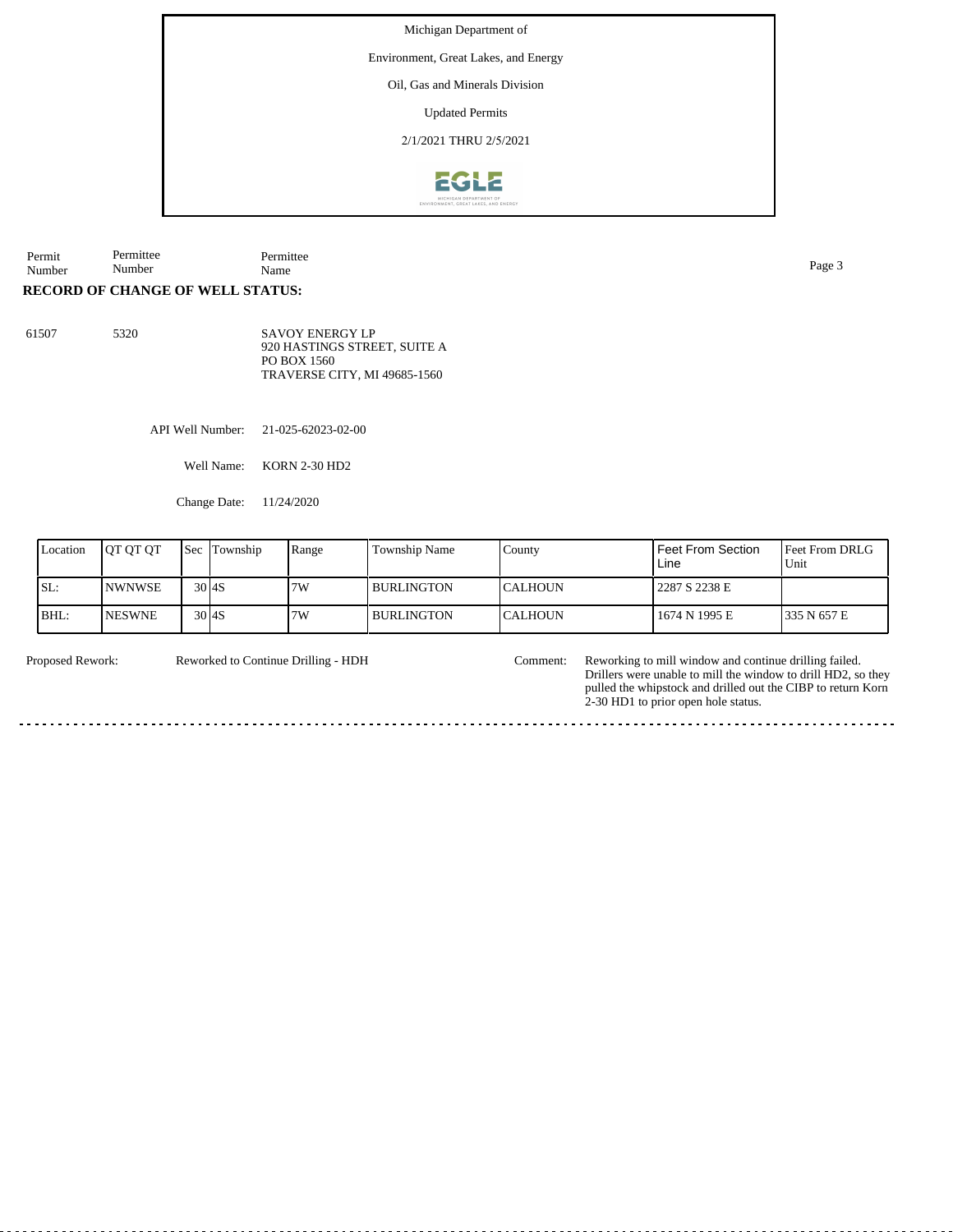Environment, Great Lakes, and Energy

Oil, Gas and Minerals Division

Updated Permits

2/1/2021 THRU 2/5/2021



| Permit<br>Number | Permittee<br>Number      | Permittee<br>Name                                                                                                          | Page 4 |
|------------------|--------------------------|----------------------------------------------------------------------------------------------------------------------------|--------|
|                  | PERMIT TERMINATIONS:     |                                                                                                                            |        |
| 61319            | 6498                     | WOLVERINE GAS AND OIL<br>COMPANY OF MICHIGAN LLC<br>ONE RIVERFRONT PLAZA<br>55 CAMPAU, NW<br><b>GRAND RAPIDS, MI 49503</b> |        |
|                  | API Well Number:         | 21-077-62014-00-00                                                                                                         |        |
|                  | Well Name:               | <b>HANNA 32-1</b>                                                                                                          |        |
|                  | <b>Termination Date:</b> | 5/21/2020                                                                                                                  |        |
|                  |                          |                                                                                                                            |        |

| Location | OT OT OT      | <b>Sec</b>         | Township | Range | Township Name | Countv           | Feet From Section<br>Line | <b>Feet From DRLG</b><br>Unit |
|----------|---------------|--------------------|----------|-------|---------------|------------------|---------------------------|-------------------------------|
| SL:      | <b>SWNESE</b> | 32 <sub>1</sub> 35 |          | 19W   | <b>CLIMAX</b> | <b>KALAMAZOO</b> | 1570 S 1251 E             |                               |
| BHL:     | <b>NENWSE</b> | 32 <sub>1</sub> 35 |          | 19W   | <b>CLIMAX</b> | <b>KALAMAZOO</b> | 2084 S 1688 E             | 1564 N 967 W                  |

. . . . . . . . . . . . . . . . . . . .

 $-$ 

61368 6498

WOLVERINE GAS AND OIL COMPANY OF MICHIGAN LLC ONE RIVERFRONT PLAZA 55 CAMPAU, NW GRAND RAPIDS, MI 49503

API Well Number: 21-077-62016-00-00

Well Name: MILLER 20-1

Termination Date: 10/2/2020

. . . . . . . . .

| Location | <b>OT OT OT</b> | <b>Sec Township</b> | Range | <b>Township Name</b> | County           | <b>Feet From Section</b><br>Line | <b>Feet From DRLG</b><br>Unit |
|----------|-----------------|---------------------|-------|----------------------|------------------|----------------------------------|-------------------------------|
| SL:      | <b>SESWNW</b>   | 20 <sub>3S</sub>    | 9W    | <b>CLIMAX</b>        | <b>KALAMAZOO</b> | 2480 N 842 W                     |                               |
| $IBHL$ : | <b>ISWSWNW</b>  | 20 <sub>3S</sub>    | 9W    | <b>CLIMAX</b>        | <b>KALAMAZOO</b> | 2200 N 49 W                      | 452 S 1268 E                  |